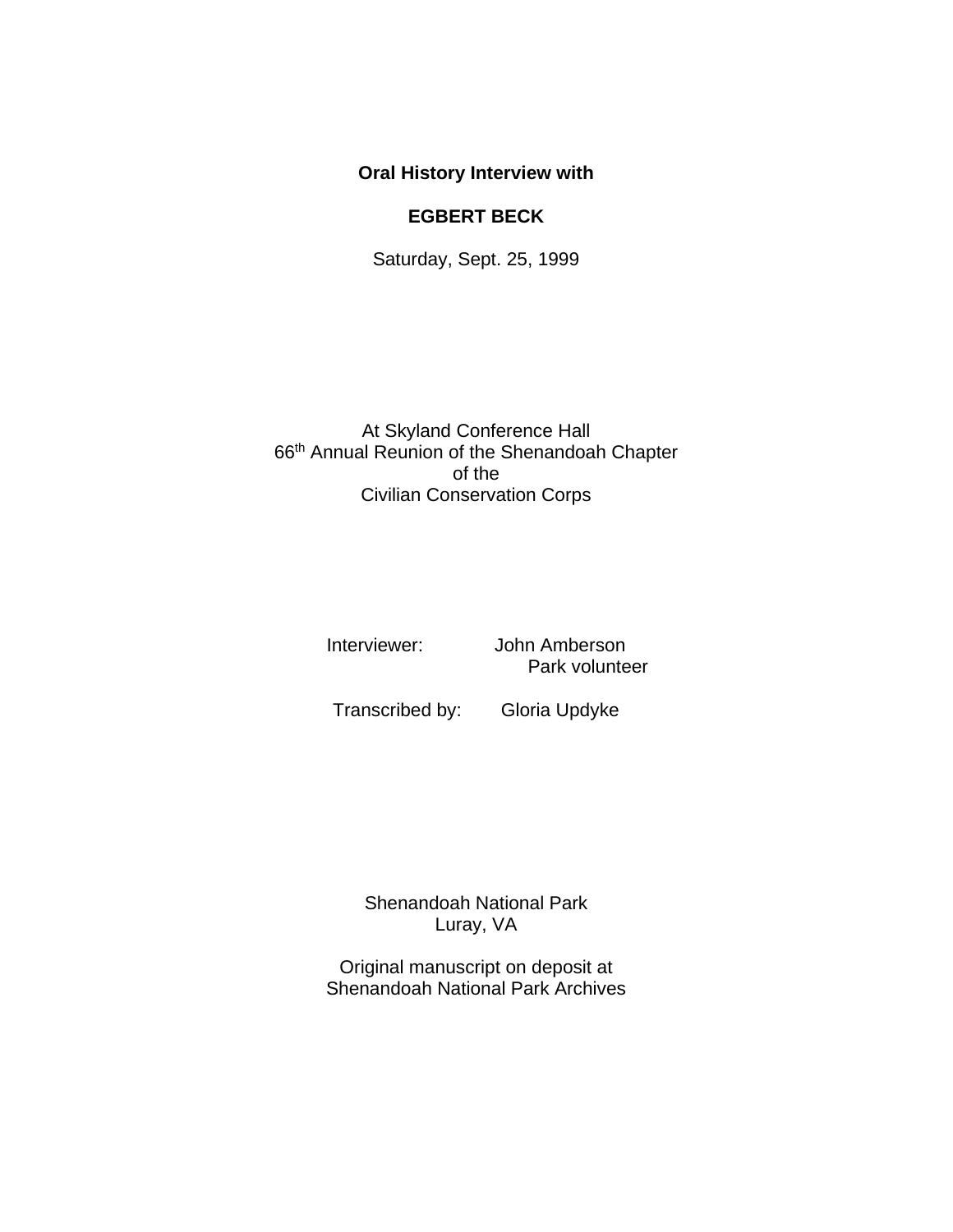## **INDEX**

|                                       | <u>page</u>              |
|---------------------------------------|--------------------------|
| Army                                  |                          |
| Camp 10 - Pinnacles                   | 3<br>1                   |
| Carnegie, PA                          |                          |
| CCC, finding out about                | 1                        |
| Training                              | 1                        |
| Charleroi                             | 3                        |
| Forest fires, fighting, ditch digging | $\overline{c}$           |
| Fort Washington, MD                   | $\overline{1}$           |
| <b>Great Depression</b>               | 5                        |
| Guam, Okinawa, Phillipines            | 5                        |
| Hawaii                                | $\frac{5}{5}$            |
| Louisiana                             |                          |
| Luray, VA                             | $\overline{2}$           |
| Mississippi                           | 5                        |
| Mohave Desert, CA                     | $\overline{\mathcal{A}}$ |
| Moonshine                             | $\mathbf 5$              |
| New York                              | $\frac{5}{2}$            |
| Pittsburgh, PA                        |                          |
| Printing press job                    | $\overline{1}$           |
| Recreation                            | $\overline{2}$           |
| Tennessee                             | 5                        |
| Tionesta, PA                          | 1                        |
| Washington, D.C.                      | 1                        |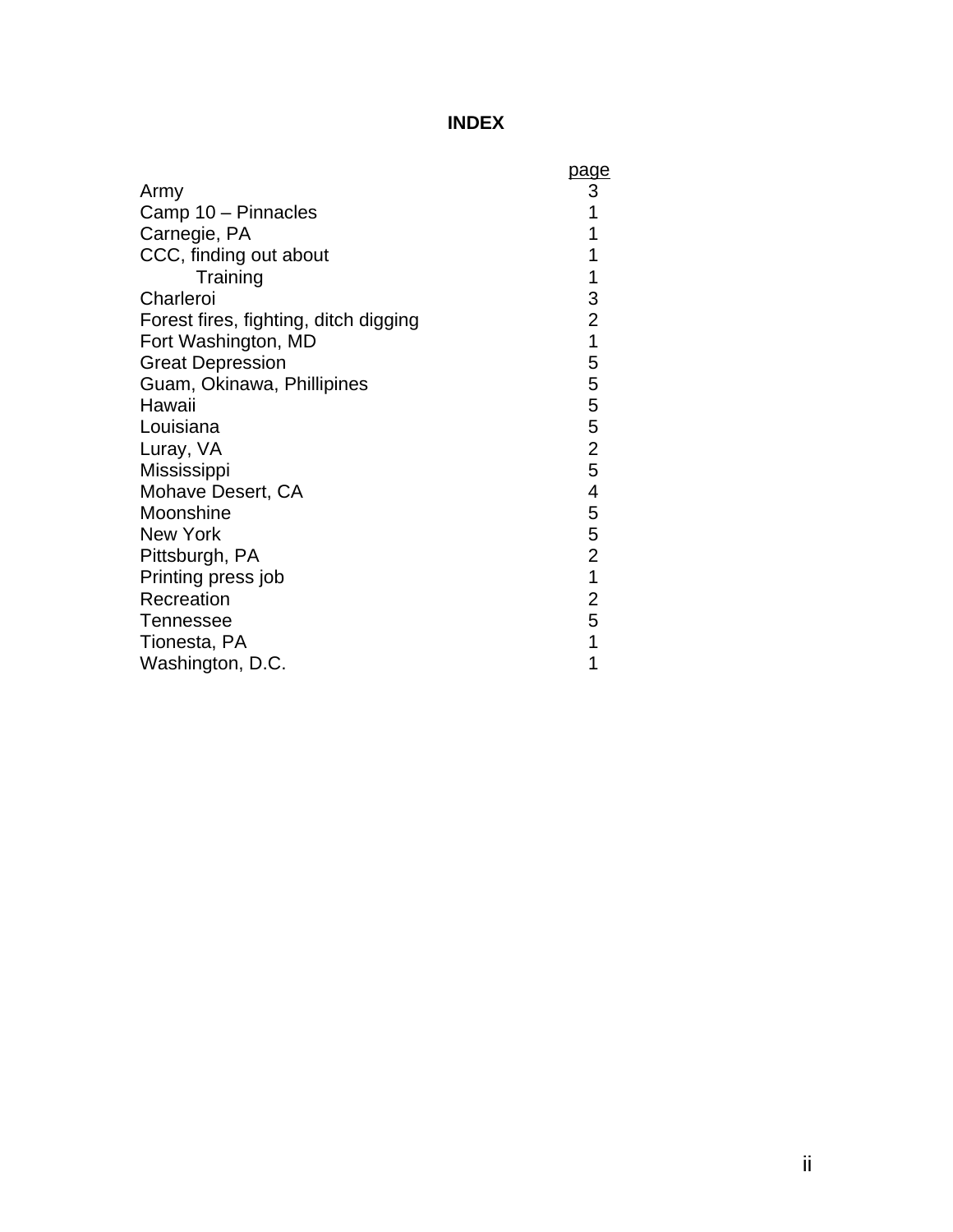## **Transcription**

JA: Mr. Beck would you state your name and address please?

EB: I'm Bert Beck from Carnegie, Pennsylvania.

JA: And where do you live, where's your address?

EB: Well, right now I live in Tionesta PA, which is 118 miles north of Pittsburgh.

JA: Mr. Beck, have you read the oral history release?

EB: Yes, I have.

JA: And have you signed it?

EB: Yes.

JA: Thank you so much. Now when did you enlist in the Civilian Conservation Corps?

EB: I was a latecomer, I enlisted in April of 1941.

JA: Where were you at the time.

EB: First I went to Fort Washington, Maryland. From there I came up here on the Skyline Drive. I believe it was Camp Pinnacles.

JA: Camp 10?

EB: 10.

JA: Yes, and that first place you went to, what did you go there for?

EB: Well, it uh, we just congregated there and they shipped us off to different camps.

JA: It was a meeting place?

EB: A meeting place, yeah. We didn't do any work there.

JA: Mm hmm. Did you have physical training and so forth and learn something about skills and so on?

EB: Well, they took us in, we went in to Washington D.C. into a wood shop and did woodwork at that time.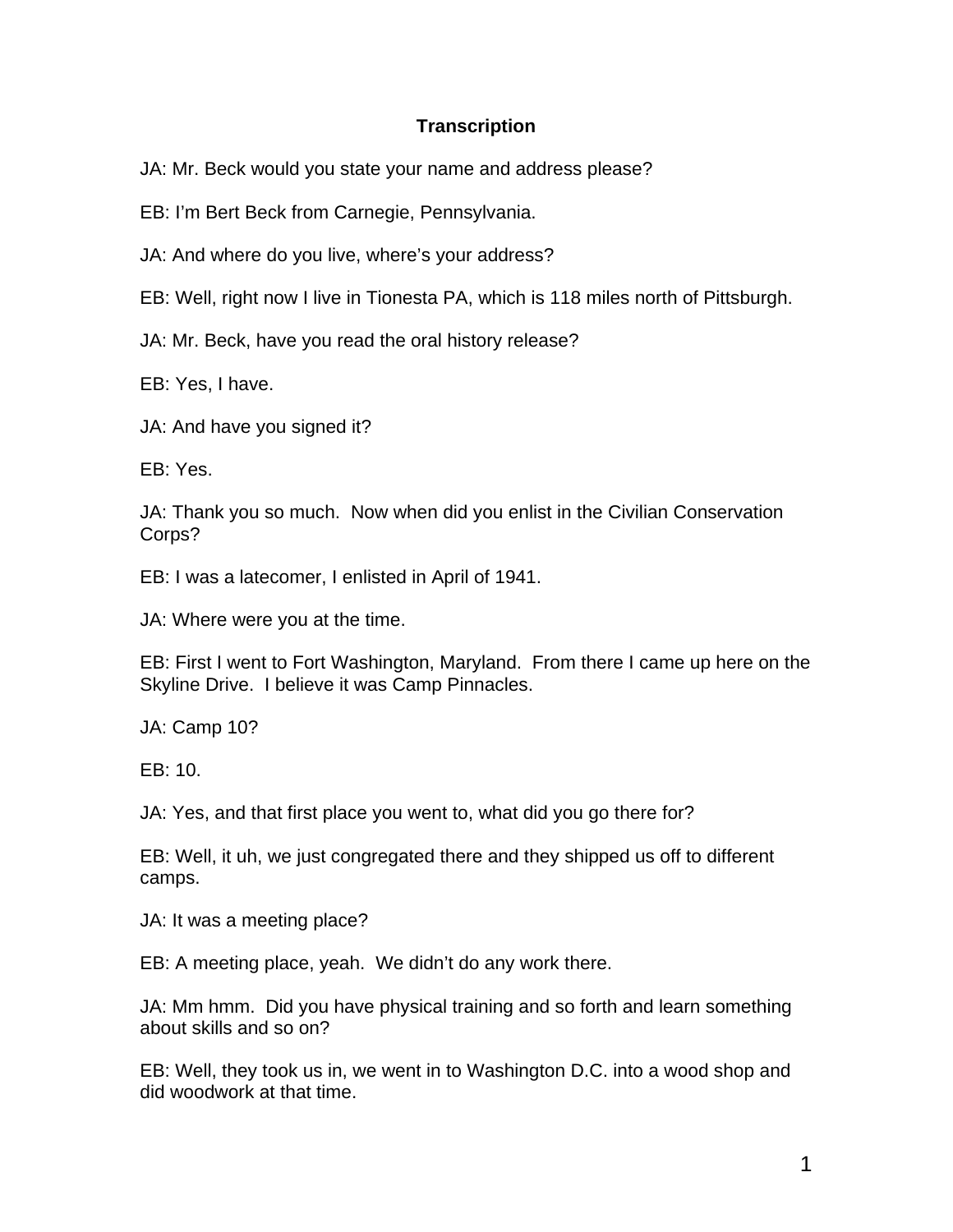JA: At that time. So you learned a little bit about skills about doing woodwork?

EB: Yes.

JA: Well, that was 1941 you said.

EB: Right.

JA: The Depression was almost over with? Was it still hard times?

EB: Oh yes.

JA: And uh, what was your family doing at the time.

EB: Well, my sisters were working, and my people were, well separated, they weren't divorced, they were separated. Well I was working for a printing shop and I wanted to get away from that there. I made ten dollars a, a week and we worked more, probably 60 hours a week, we didn't care when we went home. We used to sleep in the printing, waste underneath the printin' press. And I signed up kind of to get away from him.

JA: How old were you at the time?

EB: 18.

JA: Mm hmm. And so you went, you heard of course about the Civilian Conservation Corps. You knew about that?

EB: Oh yes.

JA: Did you have any idea what it was about?

EB: Well I knew, in Pennsylvania they did a lot of tree planting. And all us folks from Pennsylvania that signed up to go to the CC camp, they said, "Where do you want to go," and all of us that said they wanted to go out west, they sent us south. And all the ones that wanted to go south they sent out west. So I ended up in Virginia.

JA: And how did you get here? Did they send you by truck or bus or train or what?

EB: I, its 58 years ago, and I believe it was by train.

JA: Mm hmm, ok.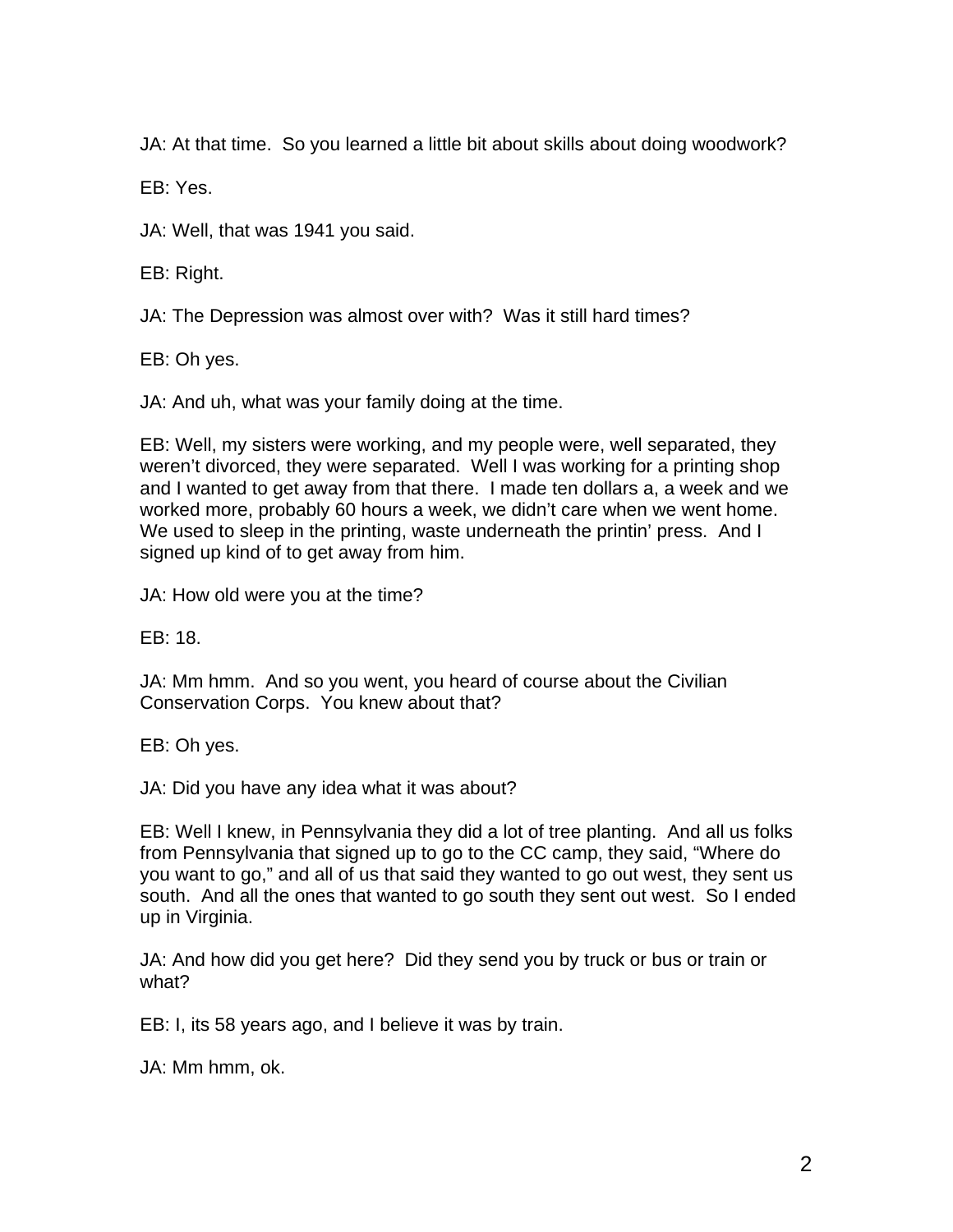EB: I'm not positive.

JA: And uh, so you enlisted to get away from the print shop, and what did you do when you got here?

EB: We uh, course uh, we, forest fires, we did a lot of forest fires, a lot of ditch digging.

JA: Is that right?

EB: Yeah.

JA: What was your primary job then? Initially, was ditch digging?

EB: Ditch digging. And when the fires got started, the mountain people burnt the fires, and…

JA: They burnt the, they set the thing on fire? Why'd they do that?

EB: Well, they claimed it made the berries and everything come back. That was a ritual that they did in the mountains.

JA: And you had to put the fires out?

EB: We had to fight the fires.

JA: Yeah, so. What else did you do beside digging ditches and fighting fires?

EB: KP once in awhile. And recreation trips down to, I believe it was Luray. And we'd go to a skating rink, but the Virginia girls, they wouldn't have anything to do with us CC boys.

JA: Is that right? So, uh in camps did they have a lot of recreation things for you to do in camp?

EB: Yes, it's uh, like I say, in leaving here and going to the army, I have more memories of the army, uh, World War II than I have of the CC.

JA: Right.

EB: I know a little Italian boy from Pittsburgh. Him and I, we hitchhiked home from the Drive here, all the way to Pittsburgh and back in a weekend.

JA: Is that right? That's quite a hitchhiking journey.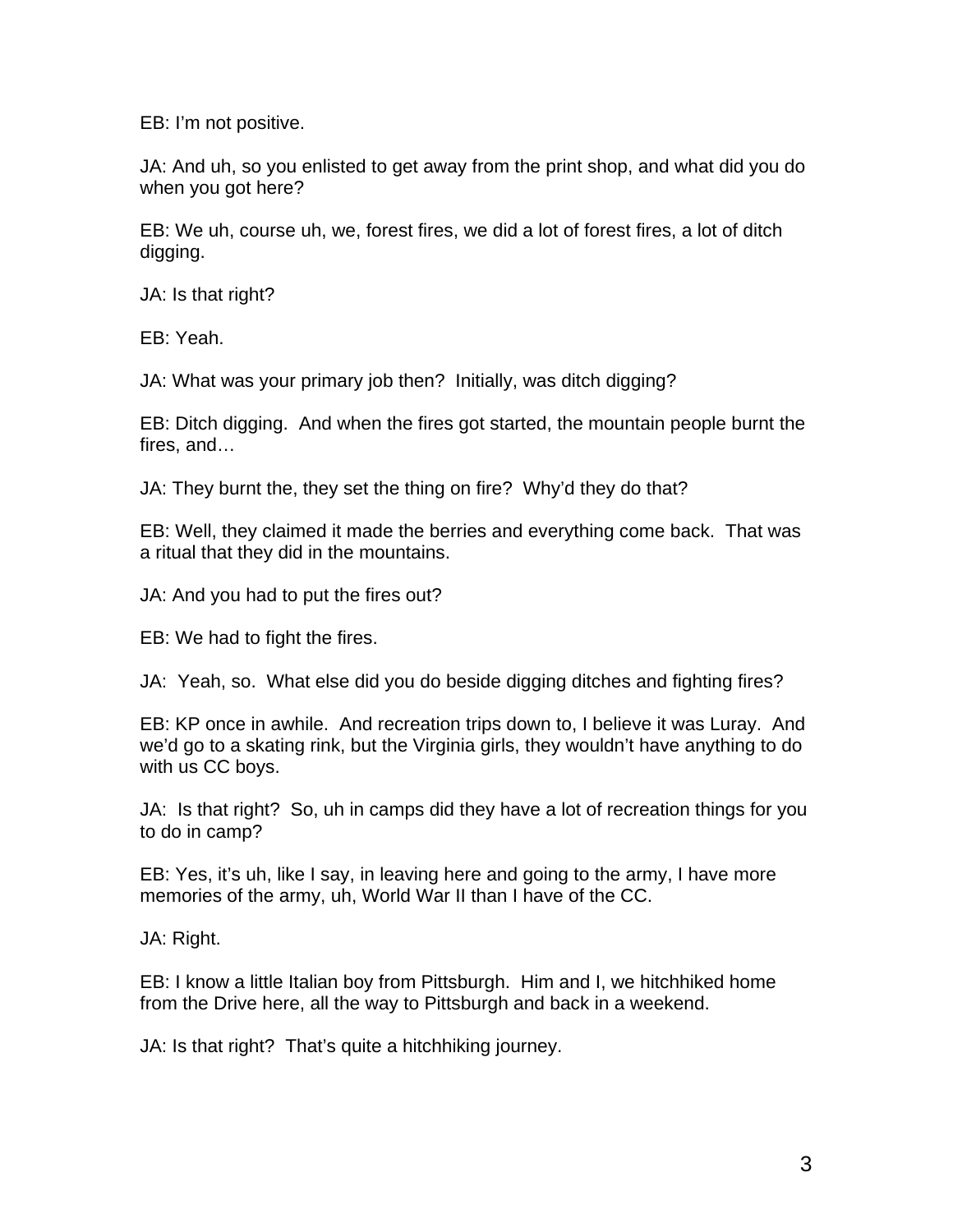EB: Yeah, everybody would pick you up though. And the last part of the trip was on an in a urban streetcar from Charleroi to Pittsburgh.

JA: Mm hmm.

EB: The conductor, he didn't charge us anything. He thought we didn't have any money. It was a great experience.

JA: It was a good experience then?

EB: And my birthday was coming up. I think I got out on October 23. I still have my discharge certificate.

JA: Do you?

EB: I have my army, I mean uh, my CC mackinaw on now, I can still wear it.

JA: Hey great that's right.

EB: It's the same one. I can wear it just the same as I…

JA: Just the same weight and size as you were in those days?

EB: In fact I'm lighter than I was when I was when I, I never weighed more than 135 and I'm 120 right now.

JA: Uh, did you have any experiences then that you can relate to us about your work or uh, time off duty and so forth. Something that stands out in your mind.

EB: Well, I, I learned to work in the woods, and today I heat with wood with a fireplace and a woodstove and uh, I did a lot of tree removals for uh, side jobs. I worked in a boatyard building riverboats for 38 years in Pittsburgh. That uh. Like I say, they were starting to draft the older fellows out of our camps, and I realized that war was coming. That October  $5<sup>th</sup>$  was my birthday, that huntin' season was coming. So I, I signed up. Well 1942 they dis-, the war started and they discontinued the camps. I would have been out anyway. So I only had maybe a few more months left, uh I could have been in.

JA: In the camp, the CCC's, yes. And you went in the army then?

EB: Yep.

JA: And you went into uh, the infantry?

EB: I had basic, uh training in artillery. I raced pigeons as a boy. I tried to get in the pigeon outfit when I signed up or was drafted. They wouldn't put me in it. So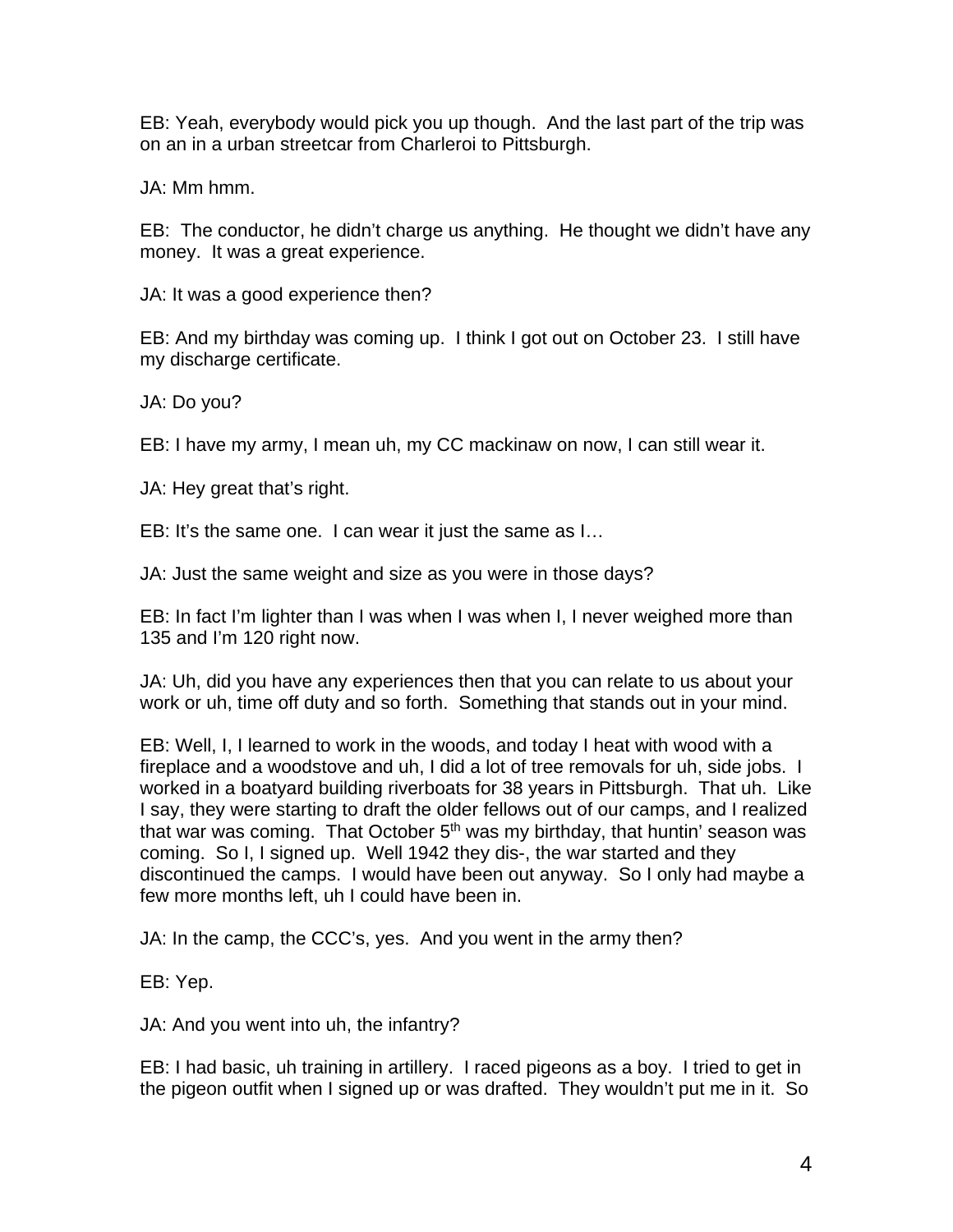when we went to the Mohave Desert in California for maneuvers, there was a pigeon outfit there. And so I put in a transfer and I got it. My artillery outfit went to Europe. And I went to Louisiana, went to Mississippi, Tennessee maneuvers. Then I went to Hawaii. I ended up in the 77<sup>th</sup> New York State Infantry Division.

JA: Is that right?

EB: And I, went to the Philippines, well I went to Guam and from Guam I went to the, fought in the invasion of Okinawa. And after that was finished, they sent us down to the Philippines to get ready for the invasion of Japan. And they dropped the A-bomb, and saved uh – well probably why I'm here today.

JA: That's quite an experience in the military. It is. You had good experience in the CCC too. I guess that they, uh taught you something that made it easier to work in the army? Gave you some of the ideas of what military life was like, when you were here in the camp?

EB: Well today I think they, everybody turns 18, ought to be put in the service. I think it'd be a lot better off for the youth today. I mean uh…

JA: Sounds like a reasonable thing to do. Listen Mr. Beck [I] really appreciate you stopping by to talk to me today and telling me about your experiences here in the Shenandoah National Park. It sounded like a good time for you.

EB: Yeah, but one thing I can remember, how we got to know about it, that we put a couple dollars under a rock by a stump, the next morning there'd be a bottle of moonshine there.

JA: Is that right? Was there a lot of moonshine available in those years?

EB: I imagine, yeah.

JA: Real good stuff?

EB: It was good stuff.

JA: Is that right?

EB: And it's hard to come by today.

JA: I wonder if that rock is still there?

EB: That's one thing I remember vividly. I mean uh, we drank, we passed it around. The gentleman out there that built the camps for the government, he was telling me about some of them that got really bombed, got drunk on it. I don't remember getting drunk. We just, we only got a pint. It wasn't really much.